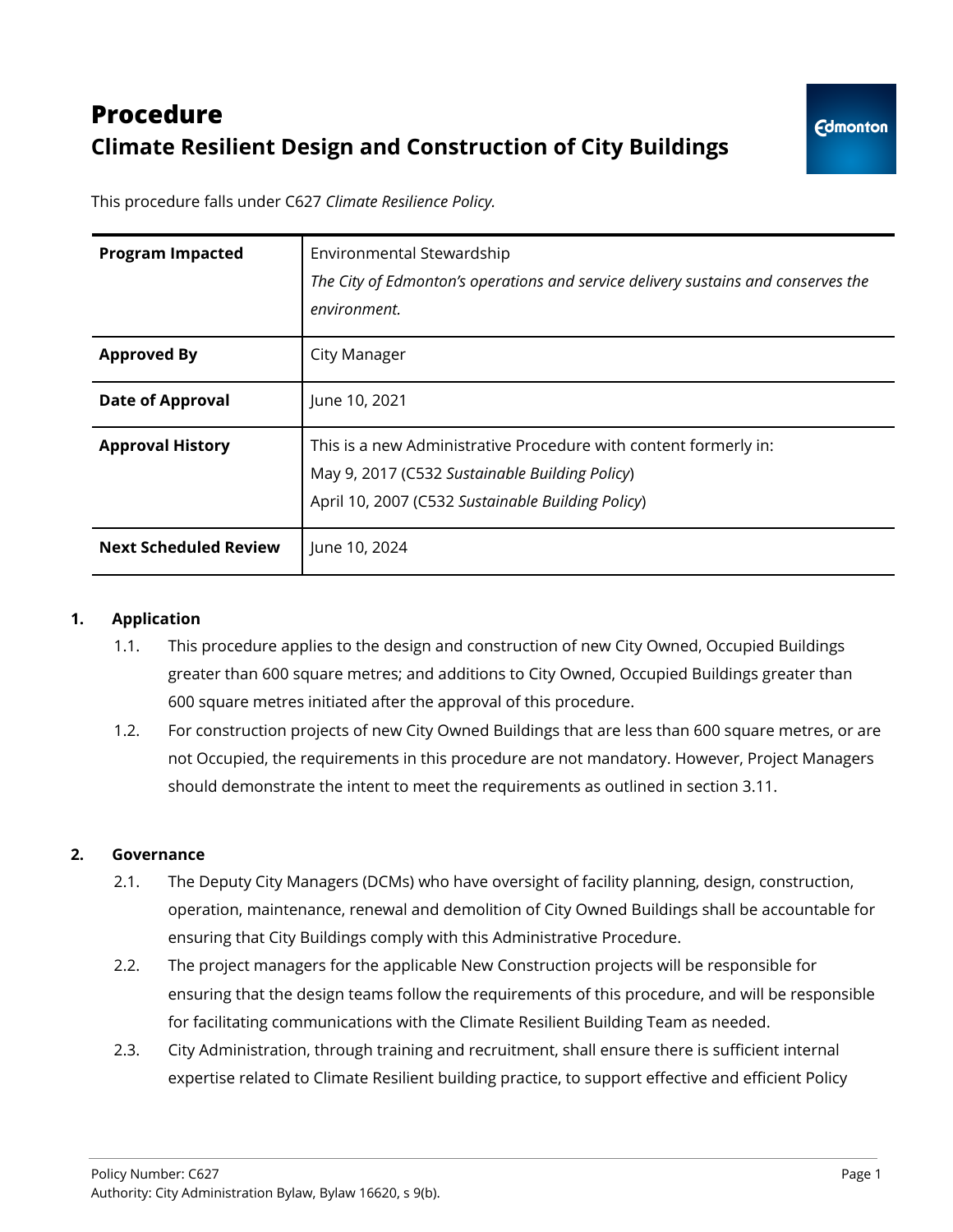compliance. Key Policy and Administrative Procedure users shall be supported in the application and maintenance of LEED or other green professional accreditations.

- 2.4. Capital and operating budgets that are impacted by this Administrative Procedure will include allowances to meet the procedure standards.
- 2.5. A Climate Resilient Building Team shall exist for the purposes of oversight, as outlined in their Terms of Reference. Oversight by the Climate Resilient Building Team includes the following;
	- 2.5.1. Policy implementation, including ensuring that the appropriate business section(s) develop and maintain guidance documents such as procedures, standards, guidelines, best practices, manuals, and tools. This will include communications to or training of appropriate parties on the use of these policy implementation tools;
	- 2.5.2. Policy evaluation in the form of compliance reporting: annual reporting to the City Manager and City Council on policy compliance, including all exceptions to the Administrative Procedures; and
	- 2.5.3. Periodic evaluations of the appropriateness and effectiveness of the Administrative Procedure, and Climate Resilient Building Team membership.

### **3. Requirements**

- 3.1. The City will recognize the significant resource requirements and greenhouse gas impacts of New Construction, as well as the amount and impact of the Embodied Carbon in its existing building stock. As part of any business case development, the operational area leading the project will assess whether an identified real estate need of its programs or services can be met through its existing building portfolio and achieved in the absence of New Construction.
- 3.2. All New Construction shall review, with advice provided by the section responsible for Renewable Energy Systems development, the potential for integration into an existing or contemplated District Energy node, aligned with any District Energy policy or strategy in the City of Edmonton.
- 3.3. All new City Owned, Occupied Buildings shall be designed Emissions Neutral (e.g. passive design strategies, durable energy conserving building envelopes, energy-efficient mechanical and electrical systems, etc.).
	- 3.3.1. In addition, a project that cannot demonstrate that it: consumes 20% less energy compared to the National Energy Code for Buildings (NECB) 2017 reference building on an annual basis before accounting for Renewable Energy; and have a Thermal Energy Demand Intensity (TEDI) less than 50 kilowatt hours per square meter for office Buildings, or less than 80 kilowatt hours per square meter (ekWh/m2) for all non-office building archetypes, must be reviewed and approved by the Climate Resilient Building Team.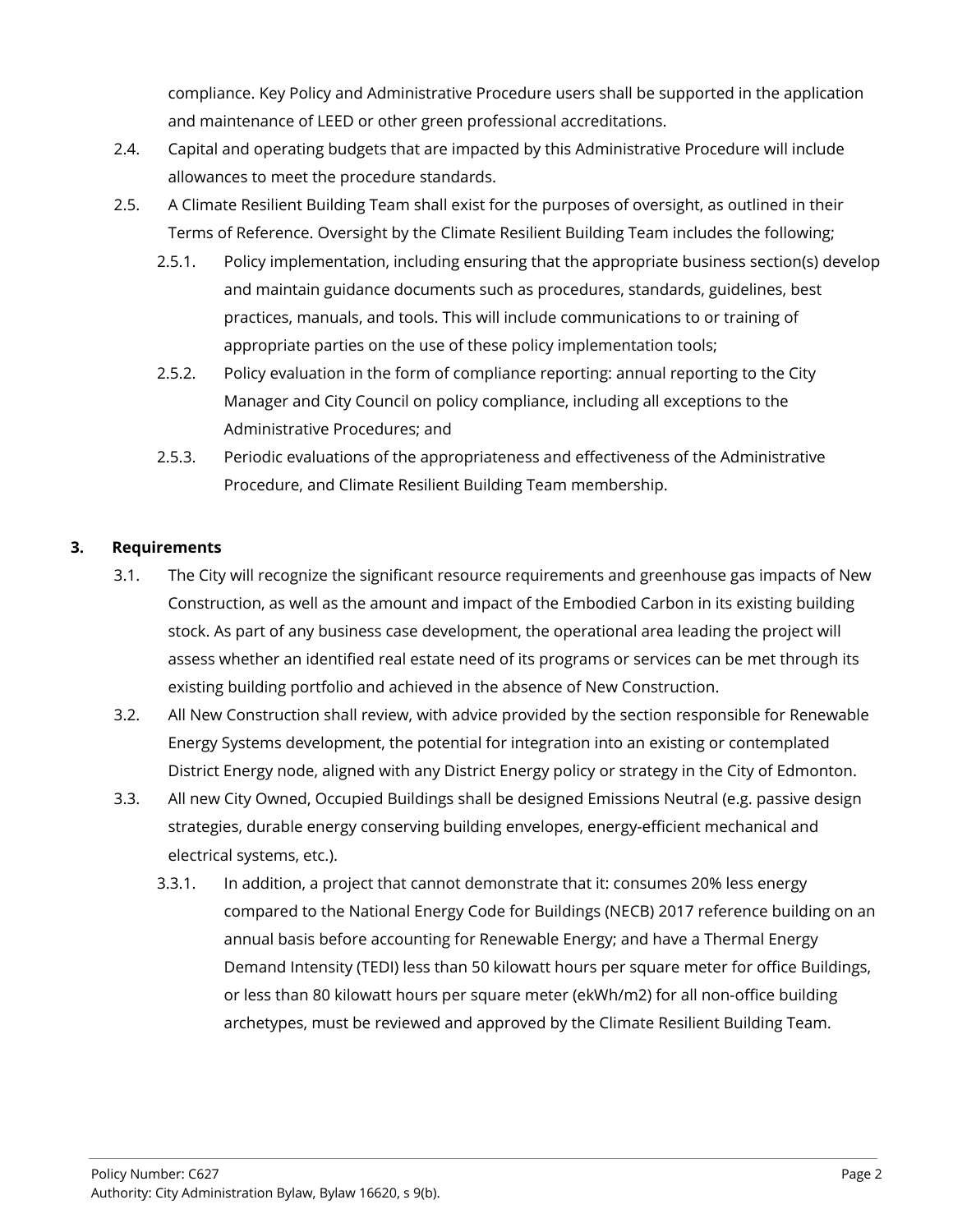- 3.4. A minimum of 1% of the total capital project budget of newly designed and constructed City Owned, Occupied Buildings will be dedicated to the incorporation of on-site Renewable Energy and or Alternative Energy generation systems.
	- 3.4.1. With respect to hybrid or upgraded elements: the 1% funding to support incorporation of on-site Renewable and or Alternative Energy generation systems shall only be used for the cost delta or difference from a base case. For example, if solar photovoltaic wall panels are implemented the 1% would only be drawn on to fund the difference from a base wall system.
- 3.5. All New Construction shall require Embodied Carbon assessments as outlined in the City's Facility Design and Construction Consultant Manual(s).
	- 3.5.1. All New Construction must consider using the material with the lowest Embodied Carbon for an otherwise equivalent material. This review and consideration must be documented alongside the Embodied Carbon assessment.
- 3.6. New City Owned, Occupied Buildings will be designed and constructed in a manner that provides flexibility to plan for and incorporate reasonably foreseeable emerging technology installations. For example solar-ready Buildings to suit installations that meet the City of Edmonton Solar Photovoltaic Program Design Guideline, provisions for future geothermal, energy storage, low or Carbon Neutral energy, district energy nodes and connectivity where appropriate and as identified in the City of Edmonton's Facility Design and Construction Manuals.
- 3.7. All New Construction will be designed and constructed in a manner that supports ongoing optimal performance management of the building, and ensures persistence of the carbon reducing benefits built into the building. This will be enabled through technology use for continuous optimization of the building (e.g. Installation of a building automation system which will include control and sequence of building mechanical and electrical systems, and connection to the utility meters and submeters where applicable.).
- 3.8. All New Construction shall attain LEED Silver, higher level LEED Certification or pre-approved Alternative Certification (Section 5: Evaluation of Alternative Certification"). The City will strive to attain the highest LEED rating possible, within the allocated project budget.
- 3.9. All New Construction shall be designed and constructed to mitigate the risk and impacts of climate change (e.g. flood resilience, reduce heat island effect, etc). New construction shall achieve Resilient Design Credits in the LEED Certification program as outlined in the City's Facility Design and Construction Consultant Manual(s). The process for completing the climate risk assessment will also be outlined in the Consultants Manual(s).
- 3.10. All New Construction shall support BOMA BEST certification upon occupancy through provision of required design and construction documentation as outlined by BOMA BEST program and uniquely required for New Construction to meet the requirements of the program.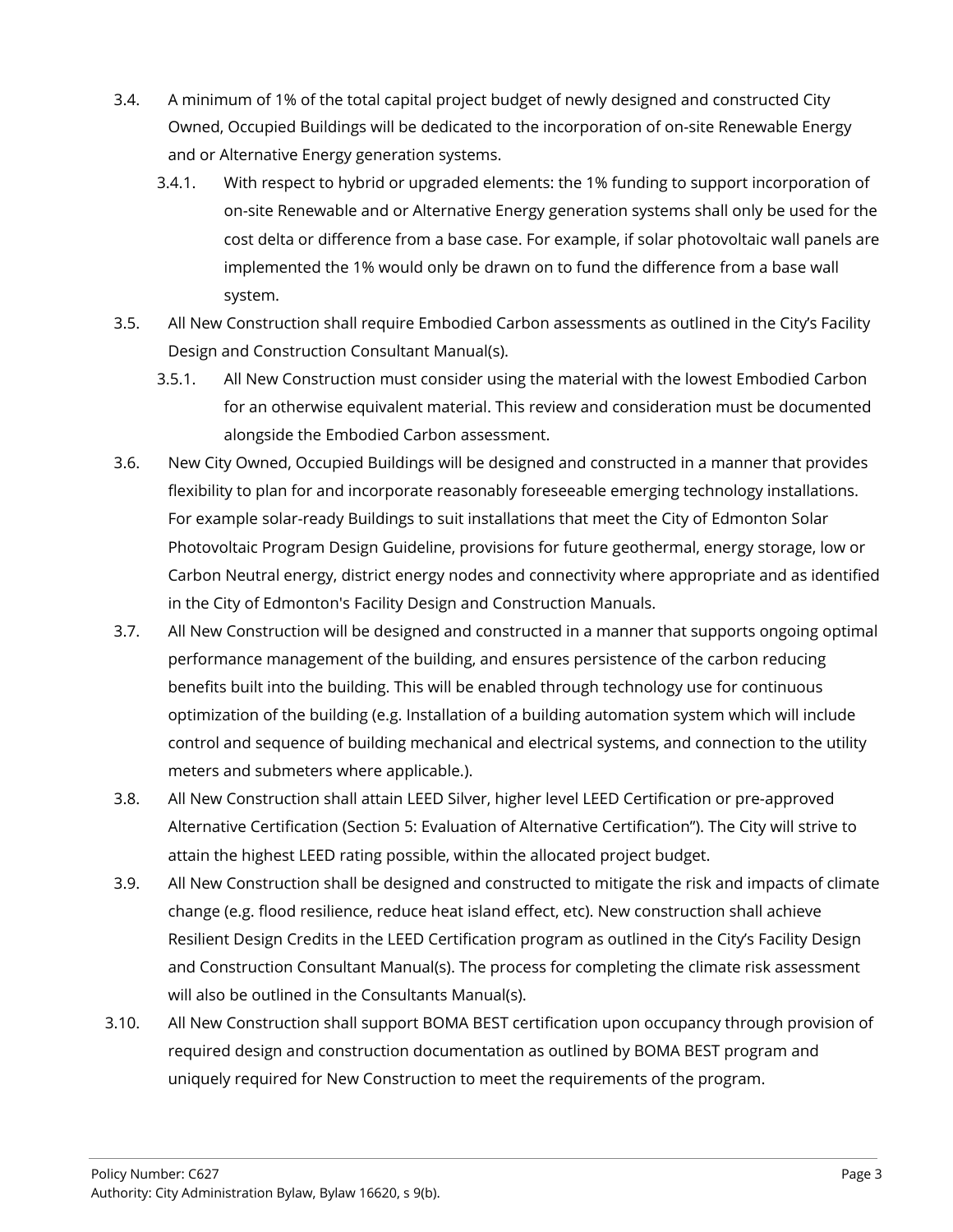3.11. Construction projects of new City Owned Buildings that are less than 600 square metres, or are not Occupied as identified in section 1.2, must demonstrate how the project will be designed and constructed to meet the intent of the procedure where possible. The demonstration of intent by the Project Team is required to be documented within the required project deliverables by specifically noting the sustainable goals that will be pursued and achieved in the completed project.

## **4. Exceptions**

- 4.1. Buildings that meet the application criteria (Section 1: Application) of this Administrative Procedure, but for some extraordinary reason cannot meet the Administrative Procedure requirements, may apply for an exception. Exceptions should only be requested as an absolute last resort. A request for an exception may be considered where the cost to achieve all, or a portion, of the Administrative Procedure outweighs the expected benefits, as demonstrated by a Lifecycle Cost-Benefit Analysis.
- 4.2. If a project manager is unsure if a formal exception request is appropriate or would appreciate feedback from the Climate Resilient Building Team they may request an informational meeting with the Climate Resilient Building Team.
- 4.3. A request for an exception shall be made as follows:
	- 4.3.1. A summary of the issue, reasoning for the exception request, and supporting documentation shall be submitted to the Climate Resilient Building Team. This request must be signed by the appropriate GS and/or Director.
	- 4.3.2. The Climate Resilient Building Team will review the documentation and will:
		- 4.3.2.1. First: Provide a recommendation to the project team for additional steps or opportunities to be investigated that could improve project alignment with the Administrative Procedure requirements. The project team will implement the suggestions and report back to the Climate Resilient Building Team with the results if still not compliant with the Administrative Procedure. Then;
			- 4.3.2.1.1. Agree with the submitted analysis and recommend that the project is granted an exception (with or without conditions). Or;
			- 4.3.2.1.2. Disagree with the submitted analysis and recommend that the project is not granted an exception (either in full or part). Providing a recommendation for how the project could meet the Administrative Procedure requirements.
	- 4.3.3. Once the Climate Resilient Building Team provides a decision on the project's request for an exception, the Climate Resilient Building Team will submit the request and their recommendation to the DCM(s), whose business unit(s) are responsible for achieving the specific policy standard(s) via the appropriate protocols. The DCM's approval is required to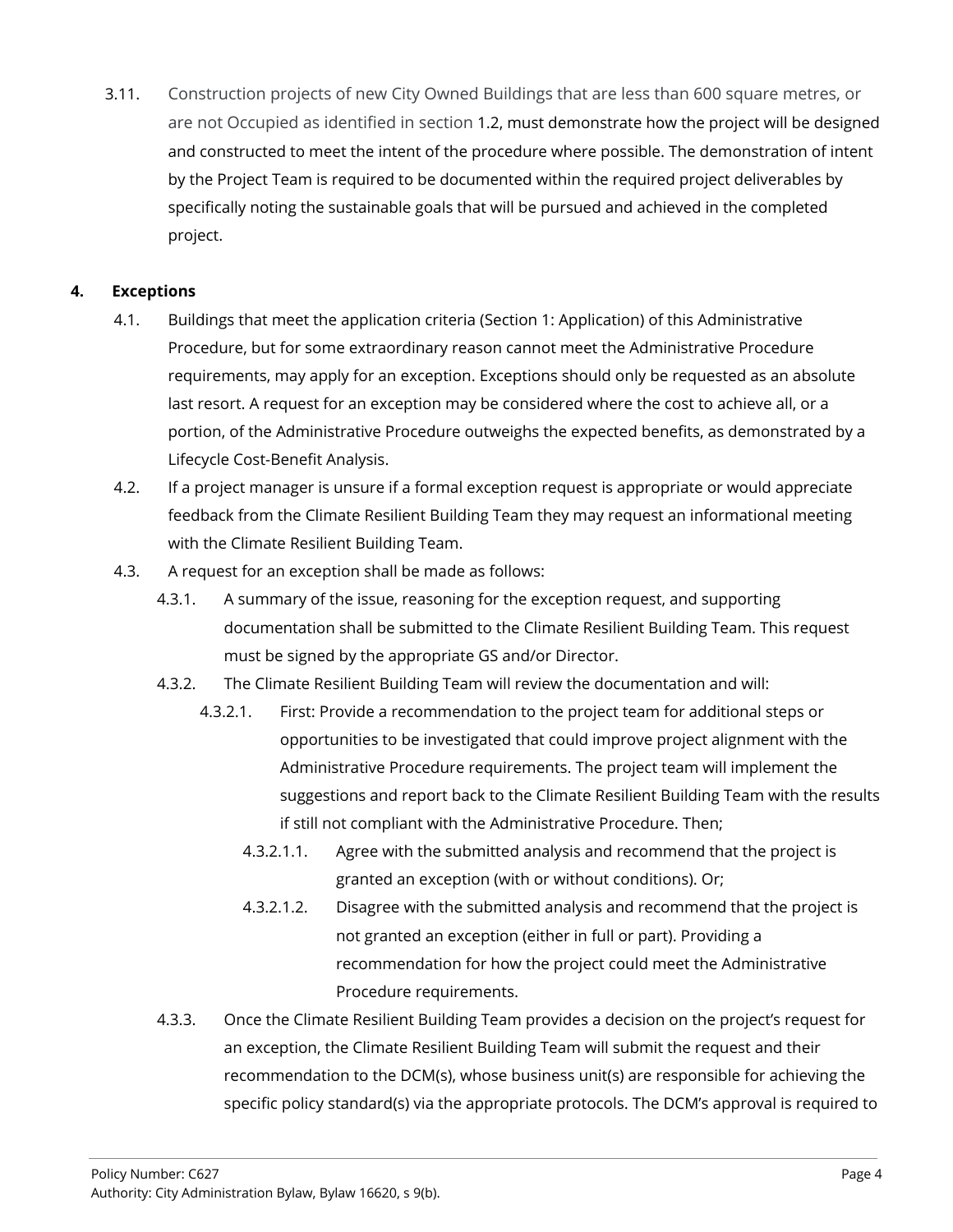formally authorize an adjustment to the policy standards through an exception to the Administrative Procedure(s).

4.4. If not communicated directly to the Climate Resilient Building Team the project manager shall submit the formal decision of the DCM to the Climate Resilient Building Team for tracking and reporting purposes.

## **5. Evaluation of Alternative Certification Options**

- 5.1. Alternative certification systems may be used if the alternative is shown to be:
	- 5.1.1. more appropriate for the type of building,
	- 5.1.2. equivalent or better than the required certification with regards to energy, greenhouse gas performance, and climate adaptation planning and performance.
- 5.2. The alternative certification option with the justification noted above will be submitted to the Climate Resilient Building Team for review, discussion, and recommendation and will either be approved or rejected as an acceptable alternative. No additional DCM approval will be required if approved.

### **Definitions**

Unless otherwise specified, words used in this procedure have the same meaning as defined in the C627 Climate Resilient Policy.

- *Alternative Energy (and onsite generation)* Energy generated from alternatives to fossil fuels such as Renewable Energy, biofuel, biogas, biomass and hydrogen fuel cell. For the purpose of this policy, Alternative Energy also refers to alternative, localized, on-site energy generation such as heat and power cogeneration. Ground source/sink heat pumps, and the associated shallow geothermal fields are not considered Alternative Energy.
- *BOMA BEST* A voluntary certification program that provides a framework for assessing the environmental performance and management of existing Buildings. The rating system assesses ten key areas including: energy, water, air, comfort, health and wellness, custodial, purchasing, waste, site and stakeholder engagement. Refer to external BOMA BEST resources for more information.
- *Buildings* As defined by the National Building Code (Alberta Edition).
- City Owned Buildings: Buildings that are legally owned by the City including arenas, pools, leisure centres, libraries, fire stations, police stations, administration Buildings, maintenance and shop facilities.
- *City Leased Buildings* Buildings that are legally owned by someone other than the City but that the City leases as a tenant.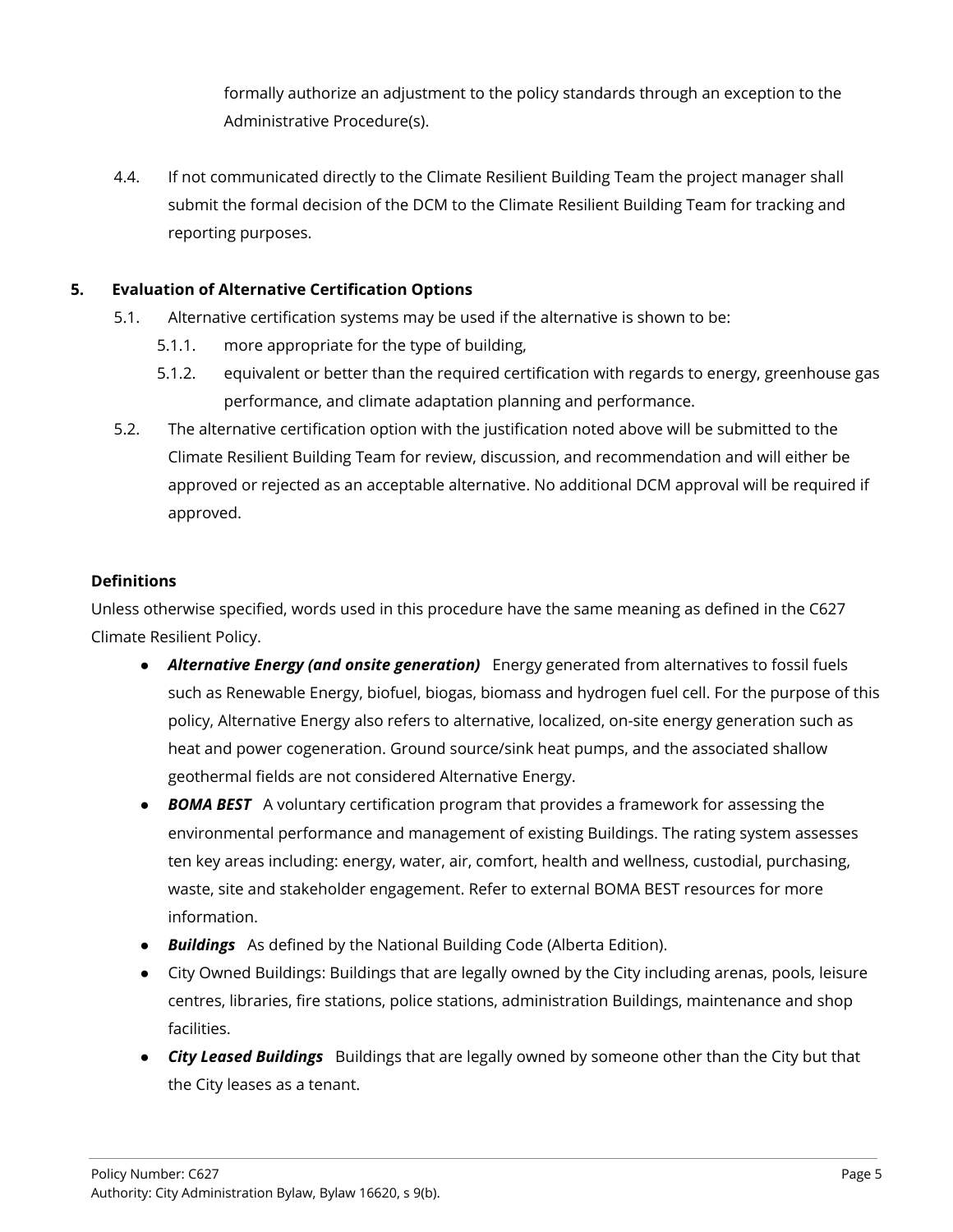- *Climate Resilient Building Practice* Identified processes, practices or systems widely recognized as ways of improving building resilience. Such practices extend beyond green building certification that is based on initial Climate resilient design and construction, and emphasizes Climate resilient practices throughout the entire building lifecycle.
- *Embodied Carbon* The total of all greenhouse gas emissions that result from the manufacture and supply of construction products and materials, as well as the construction process itself.
- *Emissions Neutral/Emissions Neutral Building* An Emissions Neutral building is a building that is highly energy efficient and:

a) uses only Renewable Energy for its operations on an annualized average basis (this may include either on or offsite generated Renewable Energy), OR

b) produces and supplies onsite Renewable Energy in an amount sufficient to offset the annual greenhouse gas emissions associated with the energy consumed for its operations.

- *Leadership in Energy and Environmental Design (LEED) Certification* A building rating system that provides independent, third-party verification that a building, home or community was designed and built using strategies aimed at achieving high performance in key areas of human and environmental health: sustainable site development, water efficiency, energy efficiency, materials selection and indoor environmental quality. Refer to external Canada Green Building Council and LEED resources for more information.
- *Lifecycle Cost* The total cost of ownership of an asset over its life. Lifecycle cost takes into account all costs of acquiring, owning, operating, maintaining and disposing of an asset in order to maximize return on investment and achieve the highest, most cost-effective performance.
- *Lifecycle Cost-Benefit Analysis (LCBA)* The analysis entails an assessment of key building elements on a 30-year lifecycle, apply net present value methodology, include energy costs and maintenance costs (above business-as-usual), include element replacement costs over the 30-year lifespan, and apply a City-approved discount rate. Refer to the City's Facility Design and Construction Consultant Manual(s).
- *New Construction* Construction that is new. Includes the construction of new Buildings, or additions, as applicable in this Administrative Procedure.
- *Operational Control* The full authority to introduce and implement its operating policies at the operation. As further defined by The Climate Registry. Local Government Operations (LGO) Protocol for the Quantification and Reporting of Greenhouse Gas Emissions Inventories (Version 1.1, May 2010).
- *Occupied Building* A building that is regularly occupied by staff, contractors or visitors. Occupied Buildings exclude: LRT stations; unconditioned storage Buildings; pump stations; power